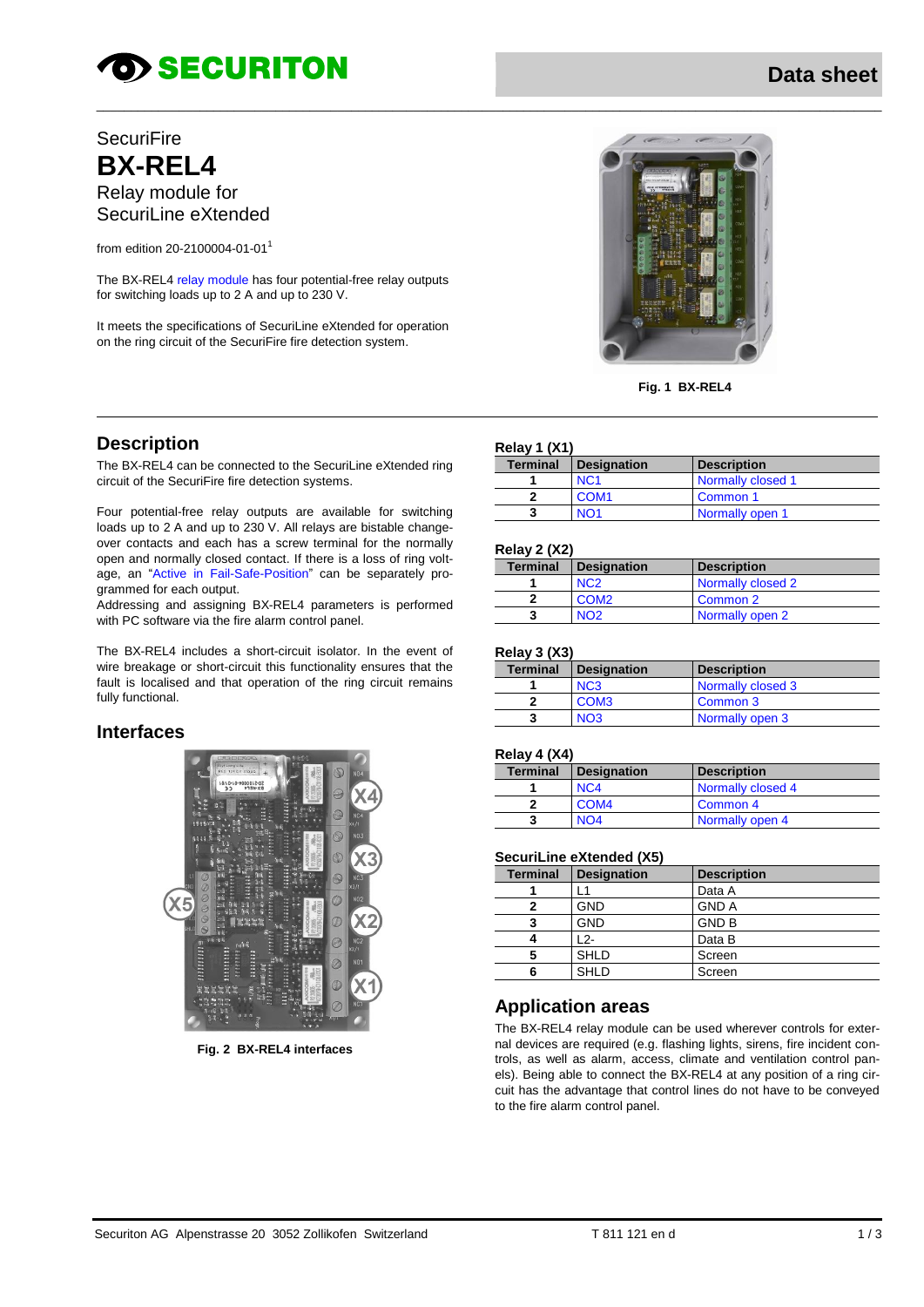# **Data sheet**



#### **Important notice for service and maintenance work**

If fire incident controls are actuated with an FACP extinguishing system or other devices, electrical, mechanical and optical precautions are necessary when service and maintenance work is carried out in order to prevent controls from being unintentionally triggered. After completion of the service and maintenance tasks, the safety precautions must be removed!

# **Planning**

The BX-REL4 is a relay module and serves to connect controls to the ring circuit. In addition, the BX-REL4 has 4 relay contact outputs for switching consumers with power consumption up to 2 A and up to 230 V. The maximum line length of the relay contact to the consumer depends on the power consumption. If external consumers are actuated, sufficient power supply must be ensured. A current requirement calculation must be performed in any case. If the external consumer cannot be supplied with power from the fire alarm control panel due to considerable power consumption, an external power supply unit must be used.



It is imperative that the technical data be taken into account!

The 4 relay outputs are independent (of each other) controls, which must be planned in SecuriFire Studio. The assignment of logical numbers can be in any sequence and must be enabled at the B5-DXI2 or B4-BCU unit for the concerned ring. Every output has two terminal connections. One connection is open in standby (no actuation) and one connection is closed in standby. This means that during planning it is not necessary to specify whether it is a standby contact (normally open contact) or a working contact (normally closed contact). The relay outputs can be switched to an "Active in Fail-Safe-Position" if there is a loss of ring voltages. This behaviour can be parameterised and is defined in SecuriFire Studio. The relay outputs are also suitable for outputting pulses.

#### **Power requirement**

For mixed operation of detectors and modules on the ring circuit, it is important to know that the BX-REL4 has the power consumption of about 4 detectors. This reduces the number of connectable detectors by 4 for each BX-REL4 in use. A maximum of 32 BX-REL4s are permitted per ring circuit. However, a maximum of 64 controls can be planned per ring. Thus when using all 4 outputs per BX-REL4, only 16 BX-REL4s can be planned per ring.

A tool is available for calculating the maximum possible ring length and the maximum number of participants.

# **Dimensioned drawing**



**Fig. 3 Dimensioned drawing (in mm)**

### **Connection examples**



**Fig. 4 BX-REL4 connection examples**

**Example 1** – Actuation of sirens or flashing lights: The relay contact is always switched in voltage supply series when consumers are actuated.

**Example 2** – Actuation of external control electronics: An input of an external control electronics is actuated. Depending on requirements, the normally open contact or normally closed contact is connected directly to the external control (e.g. elevator control).

**Example 3** – Connecting consumers with high power consumption: An external voltage supply must be used, whereby the relay contact is again switched in voltage supply series. If the breaking capacity of the relay on the BX-REL4 is too small (max. 60 W), external protection must be used for switching the consumer.



Protection for low voltage and mains voltage must be spatially separated. As soon as a relay of the BX-REL4 has 230 VAC mains voltage, components with 24 VDC protective low voltage may not be connected to any relay or contact of this BX-REL4!



Applicable national regulations concerning the safety of personnel must be taken into consideration.